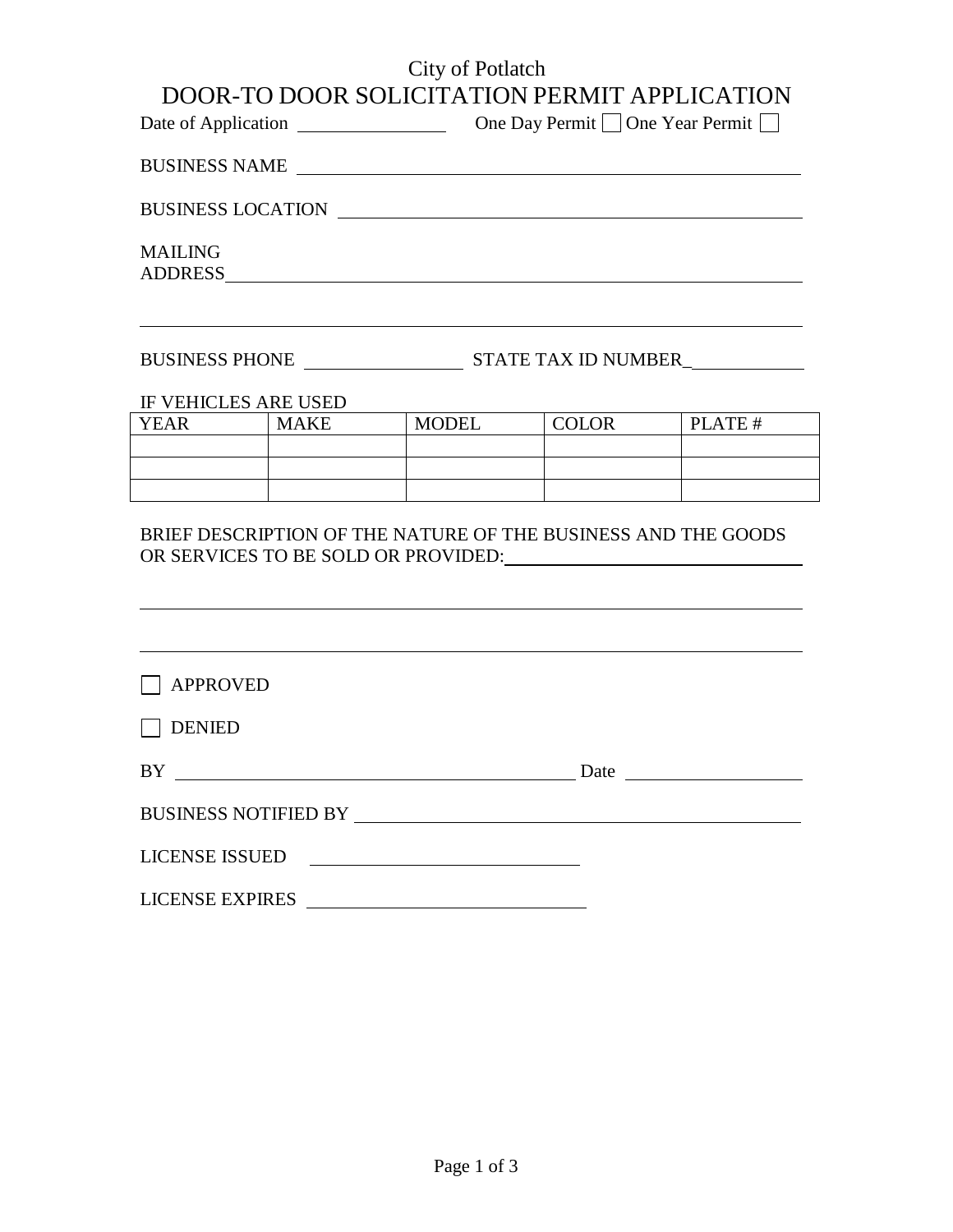## City of Potlatch DOOR-TO DOOR SOLICITATION PERMIT APPLICATION **OWNER APPLICATION**

| <u> 1989 - Johann John Stein, markin fan it ferstjer fan de ferstjer fan it ferstjer fan it ferstjer fan it fers</u><br>Home Address<br>Aliases or assumed names<br>Social Security Number<br>Date of Birth<br>Addition Home Address, Length at address:                                                                                                                                                                                                                             |       |
|--------------------------------------------------------------------------------------------------------------------------------------------------------------------------------------------------------------------------------------------------------------------------------------------------------------------------------------------------------------------------------------------------------------------------------------------------------------------------------------|-------|
|                                                                                                                                                                                                                                                                                                                                                                                                                                                                                      |       |
|                                                                                                                                                                                                                                                                                                                                                                                                                                                                                      |       |
|                                                                                                                                                                                                                                                                                                                                                                                                                                                                                      |       |
|                                                                                                                                                                                                                                                                                                                                                                                                                                                                                      |       |
|                                                                                                                                                                                                                                                                                                                                                                                                                                                                                      |       |
|                                                                                                                                                                                                                                                                                                                                                                                                                                                                                      |       |
|                                                                                                                                                                                                                                                                                                                                                                                                                                                                                      |       |
| Work History for last five years (use additional sheets if necessary)<br>Date of employment<br>Employer<br>Work Performed                                                                                                                                                                                                                                                                                                                                                            |       |
| Work History for last five years (use additional sheets if necessary)<br>Date of employment<br>Employer<br>Address experiences and the contract of the contract of the contract of the contract of the contract of the contract of the contract of the contract of the contract of the contract of the contract of the contract of the co<br>Work Performed                                                                                                                          |       |
| References:<br>List at least two reliable Latah County property owners who can certify to your good<br>character and business responsibility<br>Name                                                                                                                                                                                                                                                                                                                                 |       |
| Address and the contract of the contract of the contract of the contract of the contract of the contract of the contract of the contract of the contract of the contract of the contract of the contract of the contract of th                                                                                                                                                                                                                                                       | Phone |
| Name                                                                                                                                                                                                                                                                                                                                                                                                                                                                                 | Phone |
| HAVE YOU EVER BEEN CONVICTED OF ANY CRIME OR HAVE YOU EVER<br>FORFEITED BOND TO APPEAR IN COURT FOR ANY CRIME, EXCLUDING<br><b>MINOR TRAFFIC OFFENSES</b><br>YES    <br>$NO$  <br>If yes, please list on back, or on a separate piece of paper, the crimes (s) date of<br>convictions (s) or Forfeitures and the circumstances and disposition of the case.<br>Note: Any inaccurate or incomplete answers to the above questions shall be automatic<br>grounds for denial of license |       |

| <b>Owners Signature</b> | Date |
|-------------------------|------|
|                         |      |